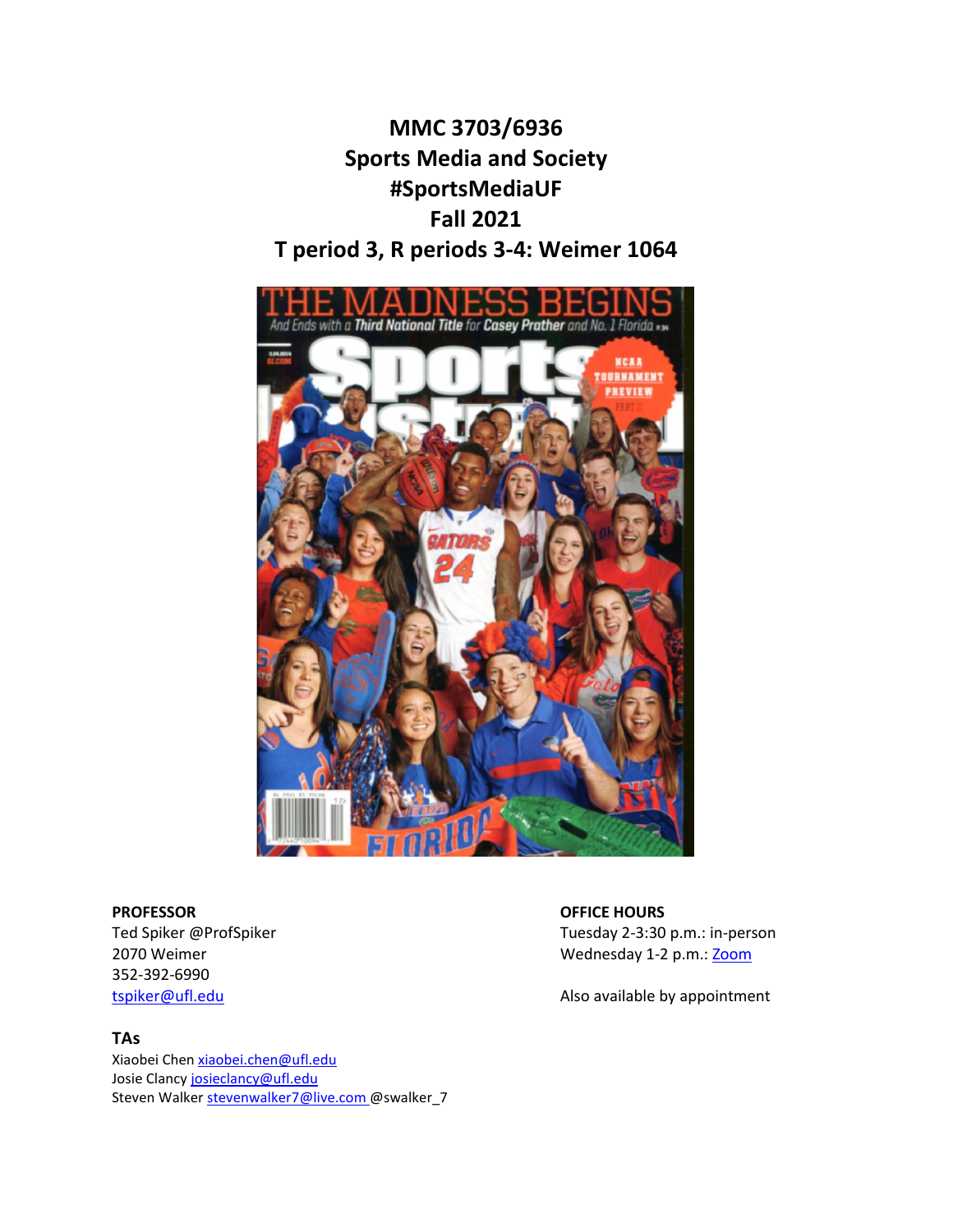#### **OVERVIEW**

**This is a joint class with an undergraduate section that includes additional elements for graduate students.** In this survey course, we will cover the relationships between the sports industry, athletes, media, and audience. We will discuss the evolution of sports media from the early sportswriters to the day when athletes control their own messages via social media. We will cover the various mediums—newspapers, magazines, books, radio, TV, online, forums, blogs, and social media—in terms of their history, function, impact, and ethical implications. This course is about developing literacy and critical thinking skills about the sports industry and its relationship with the media.

#### **COURSE FORMAT: IN-PERSON**

We will meet in-person during the assigned class times. Slides will be available on Top Hat (see below) if you miss class. I advise you to team up with people in class to share notes if you need to miss class. We will remain inperson with no during-class Zoom option unless the situation and UF rules change. Attendance policy is in accordance with UF policy regarding documented excuses.

#### **NO CLASS**

Please note we do not meet on:

**Nov. 11, Nov. 25** (holidays)

**Nov. 23** (we will not hold live class, but I will do an online lecture for you to view on your own time; note that you do have a reading quiz that day)

#### **GRADING**

You will be graded on a 1,250-point scale:

| А:     | 1,150-1,250 | C:     | 901-974 |
|--------|-------------|--------|---------|
| A-:    | 1,125-1,149 | $C-1$  | 875-900 |
| $B+$ : | 1,100-1,124 | $D+$ : | 850-874 |
| B:     | 1,025-1,099 | D:     | 775-849 |
| $B-$ : | 1.000-1.024 | $D-1$  | 750-774 |
| $C+$ : | 975–999     | F:     | $0-749$ |
|        |             |        |         |

#### **ASSIGNMENTS**

600 points: 4 exams 150 points: 3 reading quizzes 100 points: Reply to 5 discussion posts 25 points: Intro post (15) and final post (10) 125 points: Attendance/participation/engagement (Top Hat) 250 points: Presentation

**Exams:** Exams will cover material from lecture only (no reading). They will be taken in Canvas during class periods on Tuesdays. **Do not come to class on exam days.** You may use your notes but not other people. Exam dates:

Sept. 21 Oct. 12 Nov. 16 Dec. 7

**Reading Quizzes:** Reading quizzes will cover the selected readings for that quiz. You may use your notes and the readings but not other people. Quizzes are open for 12 hours from after class until midnight).

By Sept. 28 11:59 p.m. By Oct. 19 11:59 p.m. By Nov. 23 11:59 p.m.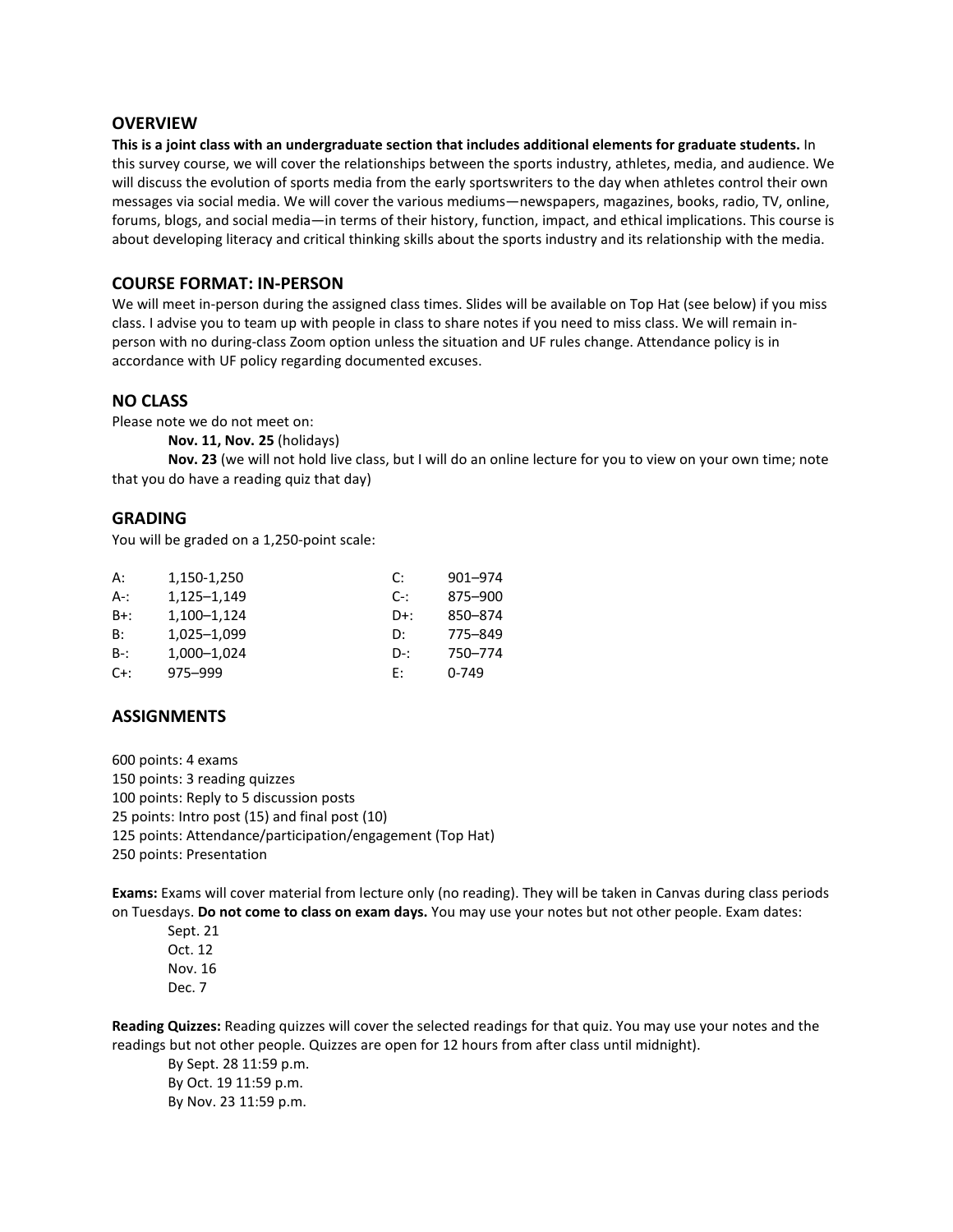**Discussion Posts:** You must reply to 5 discussion posts of your choosing throughout the semester. Reply to three before Oct. 19, and two after that and before Dec. 7. You do not get extra credit for replying to more than the minimum. And you must space them out throughout the semester (3 and 2 as outlined above). I will post a lot of options for you to respond to—only respond to ones you want (5 total for the semester). Each post is worth 20 points. To get full credit, your responses should be about 75-100 words with clear and original thoughts and correct mechanics.

**Intro Post and Final Post:** In the discussion board, you will see a post labeled Intro Post and Final Post. Responses should be about 75 to 100 words each to get full credit. These are separate from your 5 discussion-post replies. See deadline dates in Canvas.

**Presentation:** See assignment in Canvas.

**Attendance/participation/engagement:** We will be using **Top Hat Pro** [\(www.tophat.com\)](https://urldefense.proofpoint.com/v2/url?u=https-3A__t.tophatmonocle.com_t_9954_c_9669deeb-2D7937-2D4fee-2Dba75-2D91bd9abd7142_NB2HI4B2F4XXO53XFZ2G64DIMF2C4Y3PNU7XGYTSMM6TCU3OOJXWGSCRHBWWGT22NBBWMZDWJFFVKYSBEUZUIJJTIQSTENDSIVPWY3LWJNTVIWBXG53XK5KGKFIWGM2XKESTGRBFGNCA-3D-3D-3D-3D_www-2Dtophat-2Dcom&d=DwMFaQ&c=sJ6xIWYx-zLMB3EPkvcnVg&r=lWL21915tg4laPrsiogDfgriigUB8tA56h7WX0xvwPs&m=Jy8CQLS95pPTE0JGDZqBOVaC5Qxyl3qoPT14taSwTl4&s=rTa1TN6nuaQYPAh7RG_8YlWdrNnIScKZ3t9QF4eVBHU&e=) for class participation. You will be able to submit answers to in-class questions using Apple or Android smartphones and tablets, laptops, or through text message. For instructions on how to create a Top Hat account and enroll in our Top Hat Pro course, please refer to the invitation sent to your school email address or consult Top Hat's Getting Started Guide [\(https://bit.ly/31TGMlw\)](https://urldefense.proofpoint.com/v2/url?u=https-3A__t.tophatmonocle.com_t_9954_c_9669deeb-2D7937-2D4fee-2Dba75-2D91bd9abd7142_NB2HI4DTHIXS6YTJOQXGY6JPGMYVIR2NNR3Q-3D-3D-3D-3D_bit-2Dly-2D31tgmlw&d=DwMFaQ&c=sJ6xIWYx-zLMB3EPkvcnVg&r=lWL21915tg4laPrsiogDfgriigUB8tA56h7WX0xvwPs&m=Jy8CQLS95pPTE0JGDZqBOVaC5Qxyl3qoPT14taSwTl4&s=2o9RVy1COqnTTTZ5fc_AZDrLHd8LYIwi4nsu_4bWmlQ&e=).

If you already have a Top Hat account, go to [https://app.tophat.com/e/080662](https://urldefense.proofpoint.com/v2/url?u=https-3A__t.tophatmonocle.com_t_9954_c_9669deeb-2D7937-2D4fee-2Dba75-2D91bd9abd7142_NB2HI4DTHIXS6YLQOAXHI33QNBQXILTDN5WS6ZJPGA4DANRWGI-3D-3D-3D-3D-3D-3D_app-2Dtophat-2Dcom-2De-2D080662&d=DwMFaQ&c=sJ6xIWYx-zLMB3EPkvcnVg&r=lWL21915tg4laPrsiogDfgriigUB8tA56h7WX0xvwPs&m=Jy8CQLS95pPTE0JGDZqBOVaC5Qxyl3qoPT14taSwTl4&s=xWdWe5AYJGHlk1JQxO_XL0ADTqlrzyP7A4nqWvJG-H0&e=) to be taken directly to our course. If you are new to Top Hat, follow the link in the email invitation you received or...

- Go t[o https://app.tophat.com/register/student](https://urldefense.proofpoint.com/v2/url?u=https-3A__t.tophatmonocle.com_t_9954_c_9669deeb-2D7937-2D4fee-2Dba75-2D91bd9abd7142_NB2HI4DTHIXS6YLQOAXHI33QNBQXILTDN5WS64TFM5UXG5DFOIXXG5DVMRSW45A-3D_app-2Dtophat-2Dcom-2Dregister-2Dstudent&d=DwMFaQ&c=sJ6xIWYx-zLMB3EPkvcnVg&r=lWL21915tg4laPrsiogDfgriigUB8tA56h7WX0xvwPs&m=Jy8CQLS95pPTE0JGDZqBOVaC5Qxyl3qoPT14taSwTl4&s=pdVhiOgCHcP8UJgWMiz2cwcrKPIQfJXxwcwVb6kFoJ8&e=)
- Click "Search by school" and input the name of our school
- Search for our course with the following join code: 080662

The instructor and TAs cannot provide support for Top Hat. See Top Hat support directly: [support@tophat.com.](mailto:support@tophat.com) **If you have connection issues during class, write your answers down your answers on a piece of paper with your name and UFID. Hand that paper to a TA at the end of the class period.**

# **COURSE SCHEDULE**

The weekly course schedule can vary because of guest speakers and current events. Because of the fluidity and nature of the course, we do not lock in lecture subjects for the entire semester. I will, however, give you previews of upcoming classes about two weeks at a time, so you can know what is ahead. In general, most of the lectures and material get broken down into these major subject areas:

Sports Media Basics Case Studies of Conflict A Brief History (and Look into the Future) of Sports Media Race, Gender, and Speech in Sports Media Social Media in Sports Olympics and International Sports Media Covid-19 and Sports Media in Times of Crisis

# **READINGS**

#### **For Quiz 1**

"How ESPN Ditched Journalism…," Deadspin, Nov. 12, 2012 <https://deadspin.com/how-espn-ditched-journalism-and-followed-skip-bayless-t-5929361>

"The Worldwide Leader in Sextapes," GQ, January 19, 2011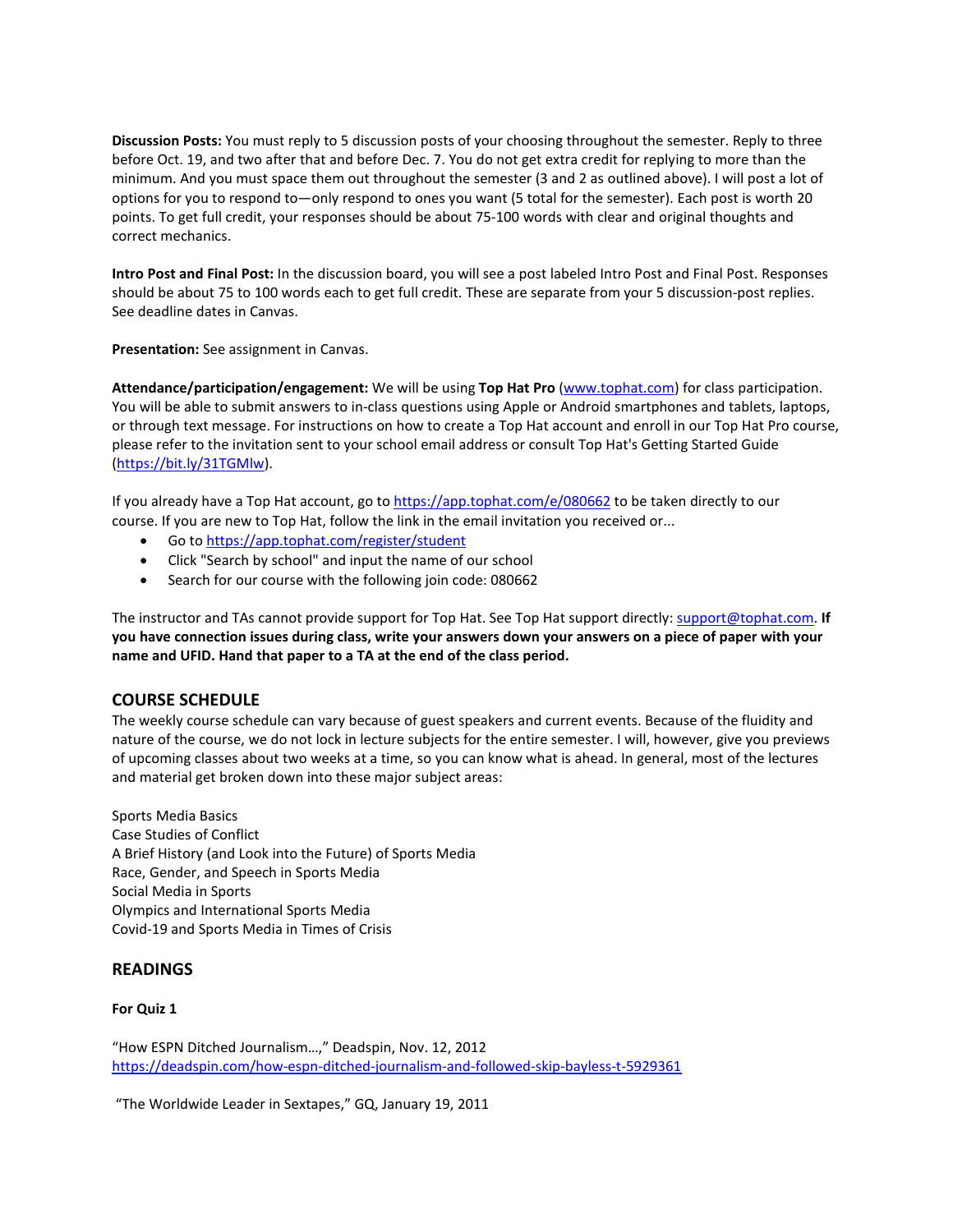#### <https://www.gq.com/story/aj-daulerio-deadspin-brett-favre-story>

"Sportswriting's future may depend on the Athletic, which is either reassuring or terrifying," Washington Post, March 4, 2020[. https://www.washingtonpost.com/sports/2020/03/03/the-athletic-sports-media-future/](https://www.washingtonpost.com/sports/2020/03/03/the-athletic-sports-media-future/) or PDF in "files"

"Past, Present, Future: How Barstool Sports Is Swinging for the Fences in Digital Media," Forbes, July 11, 2017. [https://www.forbes.com/sites/markjburns/2017/07/11/past-present-future-how-barstool-sports-is-swinging-for](https://www.forbes.com/sites/markjburns/2017/07/11/past-present-future-how-barstool-sports-is-swinging-for-the-fences-in-digital-media/#4ee97cec4edb)[the-fences-in-digital-media/#4ee97cec4edb](https://www.forbes.com/sites/markjburns/2017/07/11/past-present-future-how-barstool-sports-is-swinging-for-the-fences-in-digital-media/#4ee97cec4edb)

#### **For Quiz 2**

"Female athletes still face rampant sexism on the job," Michael Serazio, Quartz, June 21, 2019. <https://qz.com/1649524/female-sports-journalists-still-face-rampant-sexism-on-the-job/>

"Sports media's racial reckoning," Sarah Fisher and Kendall Baker, Axios, July 7, 2020. <https://www.axios.com/sports-media-race-reckoning-985b6ca2-acf3-4df6-8eeb-8b092ed8bcf8.html>

"Crafty vs. Sneaky: How Racial Bias in Sports Broadcasting Hurts Everyone," Karen Given, WBYR, June 26, 2020. <https://www.wbur.org/onlyagame/2020/06/26/racial-stereotypes-sports-broadcast-bias>

"Kaepernick Saga Raises Questions About the Media," Lonnae O'Neal, The Undefeated, September 1, 2016. <https://theundefeated.com/features/kaepernick-saga-raises-questions-about-the-media-diversity/>

#### **For Quiz 3**

"10 Ways Social Media Ruined Sports," Bleacher Report, March 22, 2016. <https://bleacherreport.com/articles/2626562-10-times-social-media-ruined-sports>

"Sports are Coming Back. Is Sports Media Coming Back with It?" The Ringer, July 15, 2020. <https://www.theringer.com/sports/2020/7/15/21325404/sports-return-coronavirus-nba-mlb-nfl-journalism-media>

"Eyes of the Storm," Sports Illustrated, March 1998. [https://vault.si.com/vault/1998/03/02/eyes-of-the-storm](https://vault.si.com/vault/1998/03/02/eyes-of-the-storm-when-tennessees-whirlwind-of-a-coach-pat-summitt-hits-you-with-her-steely-gaze-you-get-a-dose-of-the-intensity-that-has-carried-the-lady-vols-to-five-ncaa-titles)[when-tennessees-whirlwind-of-a-coach-pat-summitt-hits-you-with-her-steely-gaze-you-get-a-dose-of-the](https://vault.si.com/vault/1998/03/02/eyes-of-the-storm-when-tennessees-whirlwind-of-a-coach-pat-summitt-hits-you-with-her-steely-gaze-you-get-a-dose-of-the-intensity-that-has-carried-the-lady-vols-to-five-ncaa-titles)[intensity-that-has-carried-the-lady-vols-to-five-ncaa-titles](https://vault.si.com/vault/1998/03/02/eyes-of-the-storm-when-tennessees-whirlwind-of-a-coach-pat-summitt-hits-you-with-her-steely-gaze-you-get-a-dose-of-the-intensity-that-has-carried-the-lady-vols-to-five-ncaa-titles)

#### **TWEETS OF THE WEEK**

You will have the opportunity to earn extra credit through Tweets of the Week, using the hashtag #SportsMediaUF. I will also experiment with other engagement on social media, including giving exam hints and other extra-credit opportunities.

# **RECORDING OF CLASS**

Students are allowed to record video or audio of class lectures. However, the purposes for which these recordings may be used are strictly controlled. The only allowable purposes are (1) for personal educational use, (2) in connection with a complaint to the university, or (3) as evidence in, or in preparation for, a criminal or civil proceeding. All other purposes are prohibited. Specifically, students may not publish recorded lectures without the written consent of the instructor. A "class lecture" is an educational presentation intended to inform or teach enrolled students about a particular subject, including any instructor-led discussions that form part of the presentation, and delivered by any instructor hired or appointed by the University, or by a guest instructor, as part of a University of Florida course. A class lecture **does not** include lab sessions, student presentations, clinical presentations such as patient history, academic exercises involving solely student participation, assessments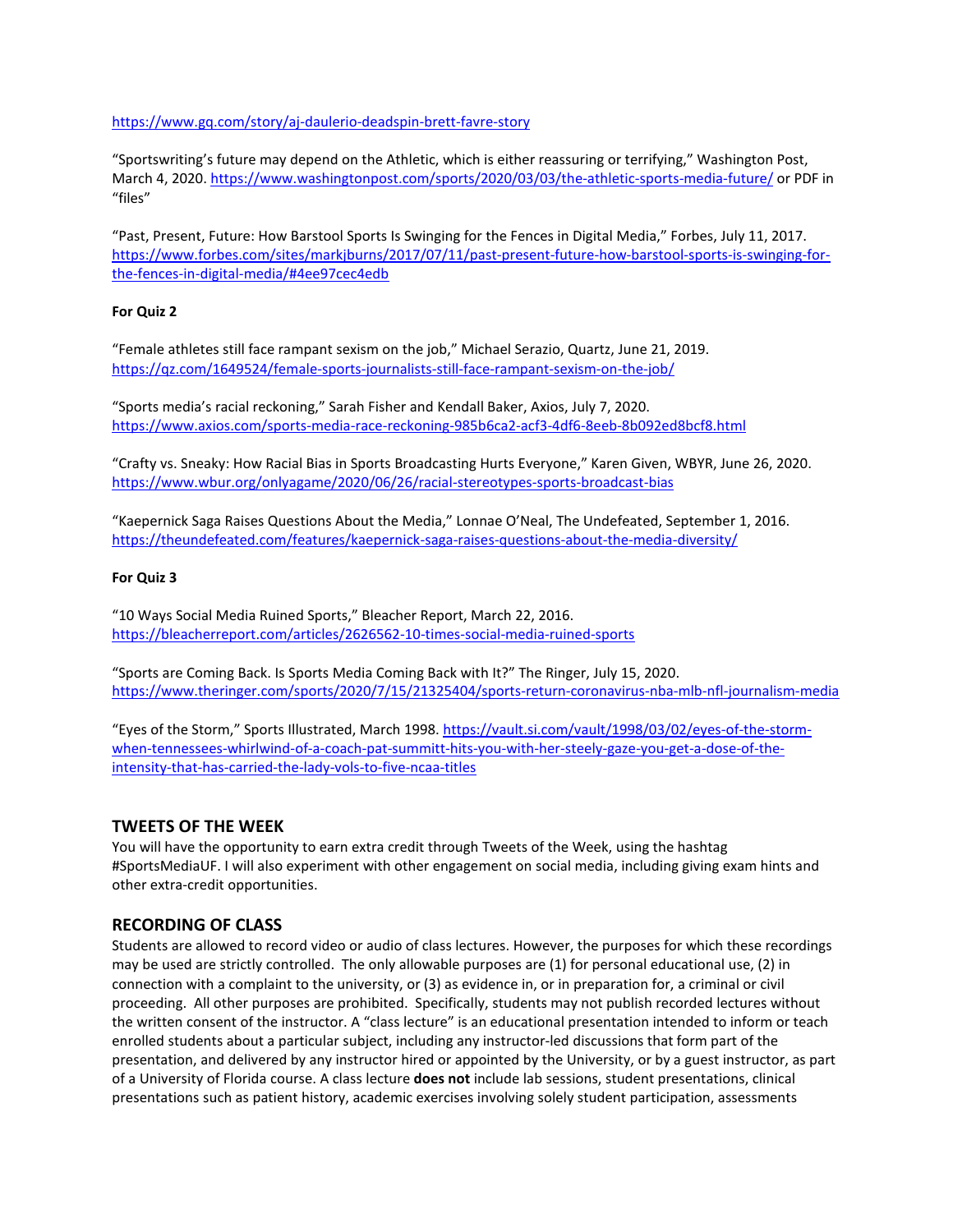(quizzes, tests, exams), field trips, private conversations between students in the class or between a student and the faculty or lecturer during a class session.

Publication without permission of the instructor is prohibited. To "publish" means to share, transmit, circulate, distribute, or provide access to a recording, regardless of format or medium, to another person (or persons), including but not limited to another student within the same class section. Additionally, a recording, or transcript of a recording, is considered published if it is posted on or uploaded to, in whole or in part, any media platform, including but not limited to social media, book, magazine, newspaper, leaflet, or third party note/tutoring services. A student who publishes a recording without written consent may be subject to a civil cause of action instituted by a person injured by the publication and/or discipline under UF Regulation 4.040 Student Honor Code and Student Conduct Code.

# **INCLUSION, DIVERSITY, AND EQUITY STATEMENT**

The University of Florida's College of Journalism and Communications Department of Journalism embraces a commitment toward an intellectual community enriched and enhanced by diversity along a number of dimensions, including race, ethnicity and national origins, gender and gender identity, sexuality, class and religion. We expect each of our journalism courses to help foster an understanding of the diversity of peoples and cultures and of the significance and impact of mass communications in a global society.

It is my intent to present materials and activities that are respectful of diversity: gender identity, sexuality, disability, age, socioeconomic status, ethnicity, race, nationality, religion and culture. Your suggestions are encouraged and appreciated. We will be discussing topics within the course and in current-events discussions that will look at many of these issues. I will attempt to foster an environment in which each class member is able to hear and respect each other. It is critical that each class member show respect for all worldviews expressed in class. It is expected that some of the material in this course may evoke strong emotions — please be respectful of others' emotions and be mindful of your own. Please let me know if something said or done in the classroom, by either myself or other students, is particularly troubling or causes discomfort or offense.

#### CLASSROOM NEEDS

Students with disabilities who experience learning barriers and would like to request academic accommodations should connect with the disability Resource Center. Click here to get started with the Disability Resource Center. It is important for students to share their accommodation letter with their instructor and discuss their access needs, as early as possible in the semester.

# **EVALUATIONS**

Students are expected to provide professional and respectful feedback on the quality of instruction in this course by completing course evaluations online via GatorEvals. Guidance on how to give feedback in a professional and respectful manner is available at https://gatorevals.aa.ufl.edu/students/. Students will be notified when the evaluation period opens, and can complete evaluations through the email they receive from GatorEvals, in their Canvas course menu under GatorEvals, or via https://ufl.bluera.com/ufl/. Summaries of course evaluation results are available to students at https://gatorevals.aa.ufl.edu/public-results/

# HONOR CODE

UF students are bound by The Honor Pledge which states, "We, the members of the University of Florida community, pledge to hold ourselves and our peers to the highest standards of honor and integrity by abiding by the Honor Code. On all work submitted for credit by students at the University of Florida, the following pledge is either required or implied: "On my honor, I have neither given nor received unauthorized aid in doing this assignment." The Honor Code specifies a number of behaviors that are in violation of this code and the possible sanctions. Click here to read the Honor Code. If you have any questions or concerns, please consult with the instructor or TAs in this class.